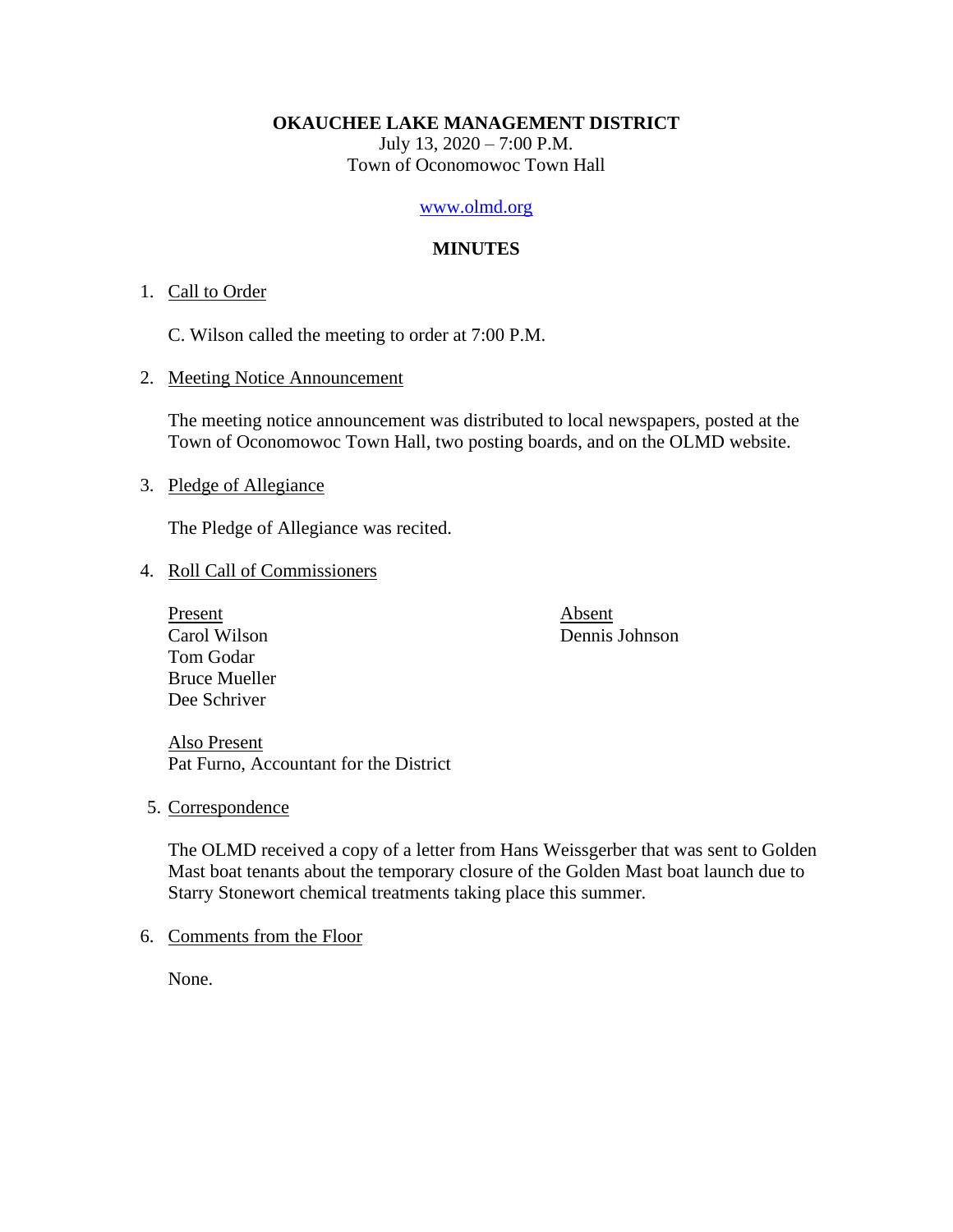Okauchee Lake Management District Meeting July 13, 2020 Page 2 of 4

7. Comments from Committee Members

None.

8. Discuss & Act on Report of the Treasurer

P. Furno reported the following:

| Total Revenues:     | \$366,324.13 |
|---------------------|--------------|
| Total Expenditures: | \$135,680.62 |
| Total:              | \$230,643.51 |

Expenses incurred to date were within the yearly budget.

**Bruce Rosenheimer, Islandview Lane,** questioned general OLMD expenditures and whether there was an accountability for the yield of lake weeds taken out of the lake each year. D. Schriver explained the expenditures of the OLMD were related to salaries, weed cutting and barging equipment, chemical treatment of weeds and equipment maintenance. The amount of lake weeds removed from the lake was noted at the end of the year and would be available in the future.

**C. Wilson moved to accept the Report of the Treasurer as presented. B. Mueller seconded the motion. There was no further discussion. All were in favor. Motion carried unanimously.**

9. Approve Checks & Vouchers

**T. Godar moved to approve the bills to be paid for July 13, 2020. B. Mueller seconded the motion. There was no further discussion. All were in favor. Motion carried.**

10. Approve Minutes of the Previous Meetings

**T. Godar moved to approve the June 8, 2020 meeting minutes as presented. D. Schriver seconded the motion. There was no further discussion. All were in favor. Motion carried.**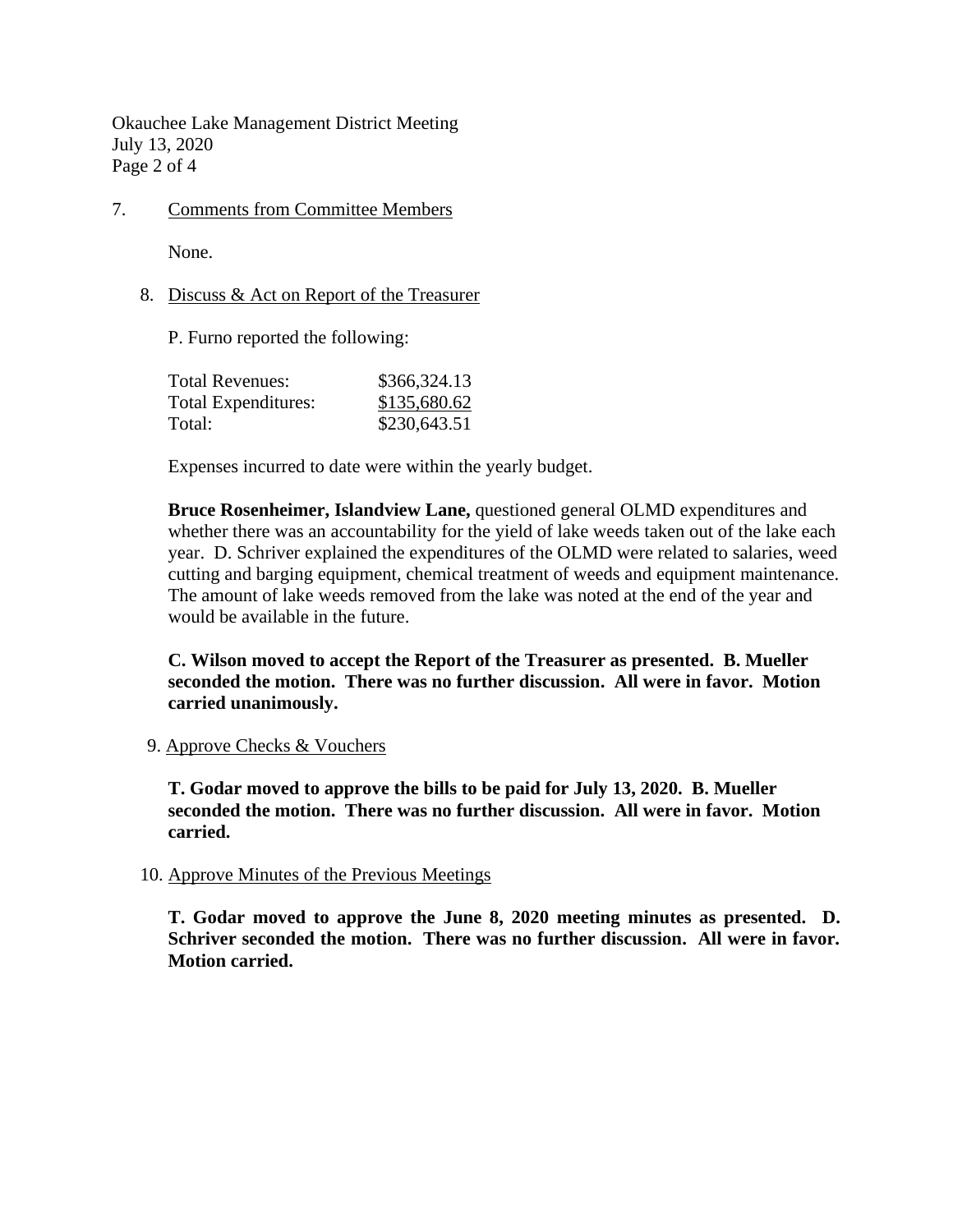Okauchee Lake Management District Meeting July 13, 2020 Page 3 of 4

#### 11**.** Aquatic Plant Management Report

a. Update on Starry Stonewort

The Starry Stonewort chemical treatment process began at the Golden Mast boat launch earlier in the day. Enclosed barriers were placed around the stand intended for treatment from the surface to the depth of the lake. The treatment would take place beginning on July 14, 2020 with monitoring to follow. Monitoring would take place to be sure the chemical treatment was impacting the plants. Divers and kayakers would also be used to pick up any loose Starry Stonewort floating in the area. The plant was within a foot of the surface and had grown a great deal since the last OLMD meeting. The DNR required the plants to be within at least two feet of the surface for the chemical treatment to be effective.

**Lynn Bree, W357N5102 Lakeshore Drive,** questioned the height of the Starry Stonewort stand near the Foolery's bridge. D. Schriver explained plants were of similar height in both locations the last time they were measured. The stand near the Foolery's bridge was being used a control/ monitoring site by the DNR. The chemical treatment devised by the Army Corps of Engineers was a test treatment. Many other treatments had not worked in other lakes. The DNR would only allow one site to be treated with the chemical mixture and the other site was required to be the control site. Because the DNR had evidence in multiple lakes that doing nothing has been just as effective as doing something, a control site was needed by the bridge. There was no barrier at the bridge site.

**Rachel Specht, W351N5458 Lake Drive,** questioned the DNR decision about leaving the bridge site as a control site because that was a high traffic area. She was concerned that if the plants had grown to within two feet of the surface, other boats would traverse the area and distribute the plants throughout the lake. D. Schriver explained the area was considered high traffic for water flow but the stand was located a bit further off from the center of the bridge. R. Specht questioned when the chemical treatments would be determined effective. D. Schriver noted a change could perhaps be noted in the next few weeks but it would be difficult to determine an exact time. The density of the plants and the chemical that affected Starry Stonewort impacted the situation; however, it was uncertain about whether the chemicals would reach the Starry Stonewort bulbils that were pressed into the lakebed. Other chemical treatments in other lakes had not always killed off the bulbils that helped Starry Stonewort to spread. Each lake required a different chemical "cocktail" to treat the lake.

B. Rosenheimer questioned the costs to the OLMD. D. Schriver explained the OLMD had applied for and received a cost-sharing grant from the State of